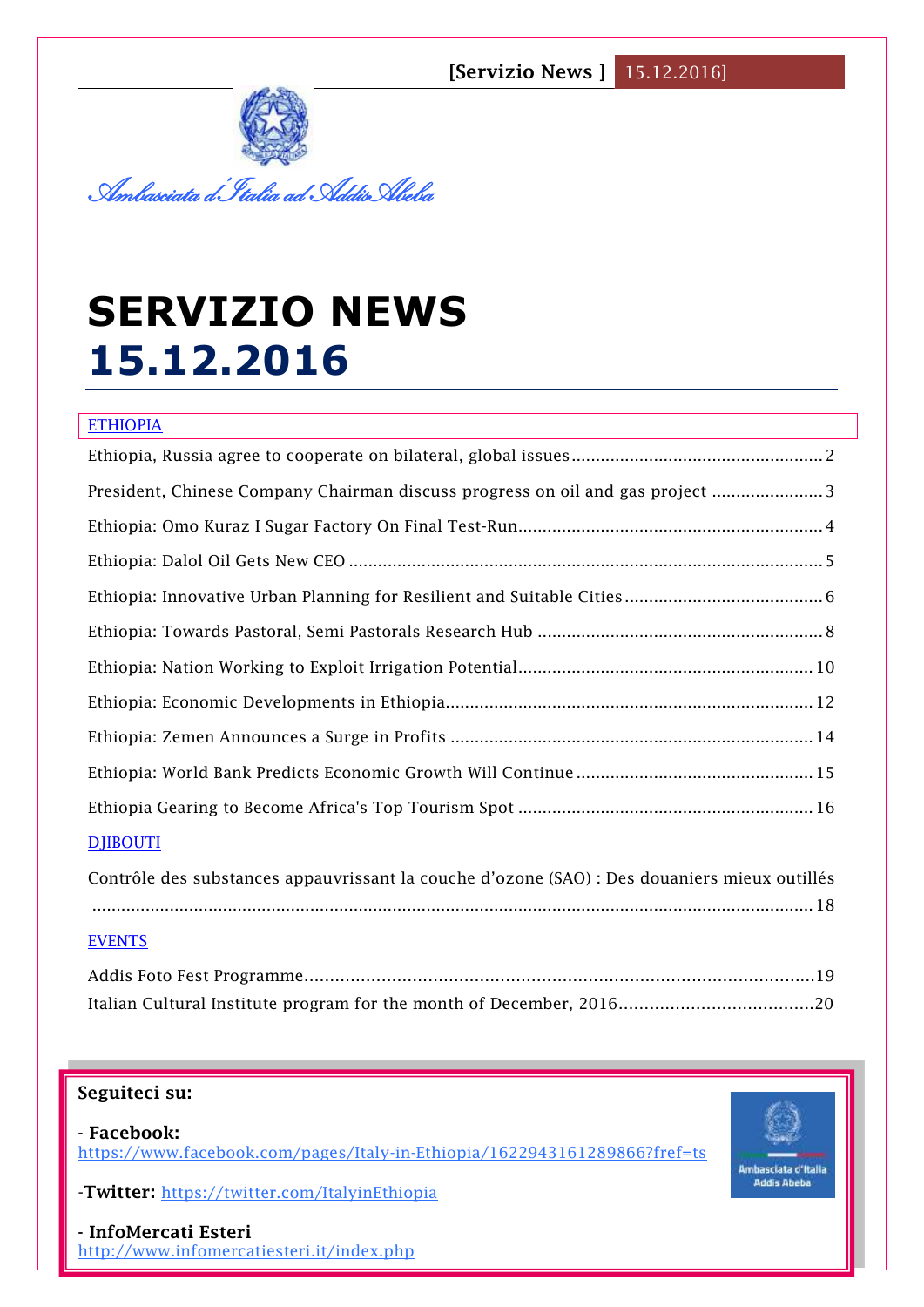

# <span id="page-1-0"></span>**Ethiopia, Russia agree to cooperate on bilateral, global issues**

**Ethiopia and Russia have agreed to cooperate on bilateral and global issues.**

## **(15.12.2016 – FBC)**

An Ethiopian delegation led by Hirut Zemene, State Minister of Foreign Affairs, held a working visit to Russia, recently.

The State Minister on the occasion discussed with Deputy Foreign Minister of Russia, Gennady Gatilov, on Ethiopia's role when it takes up its nonpermanent seat at the UN Security Council on 1 January, 2017.

The Ethiopian delegation also held discussion with Michael Bogdanov, Russia's President Special Representative for the Middle East and Africa, on bilateral relations and common international issues

During the discussion, the two sides exchanged views on ways of cementing bilateral relations as well as agreed to carry out an integrated activity on common global issues, according to a statement the Ministry of Foreign Affairs of Ethiopian sent to FBC.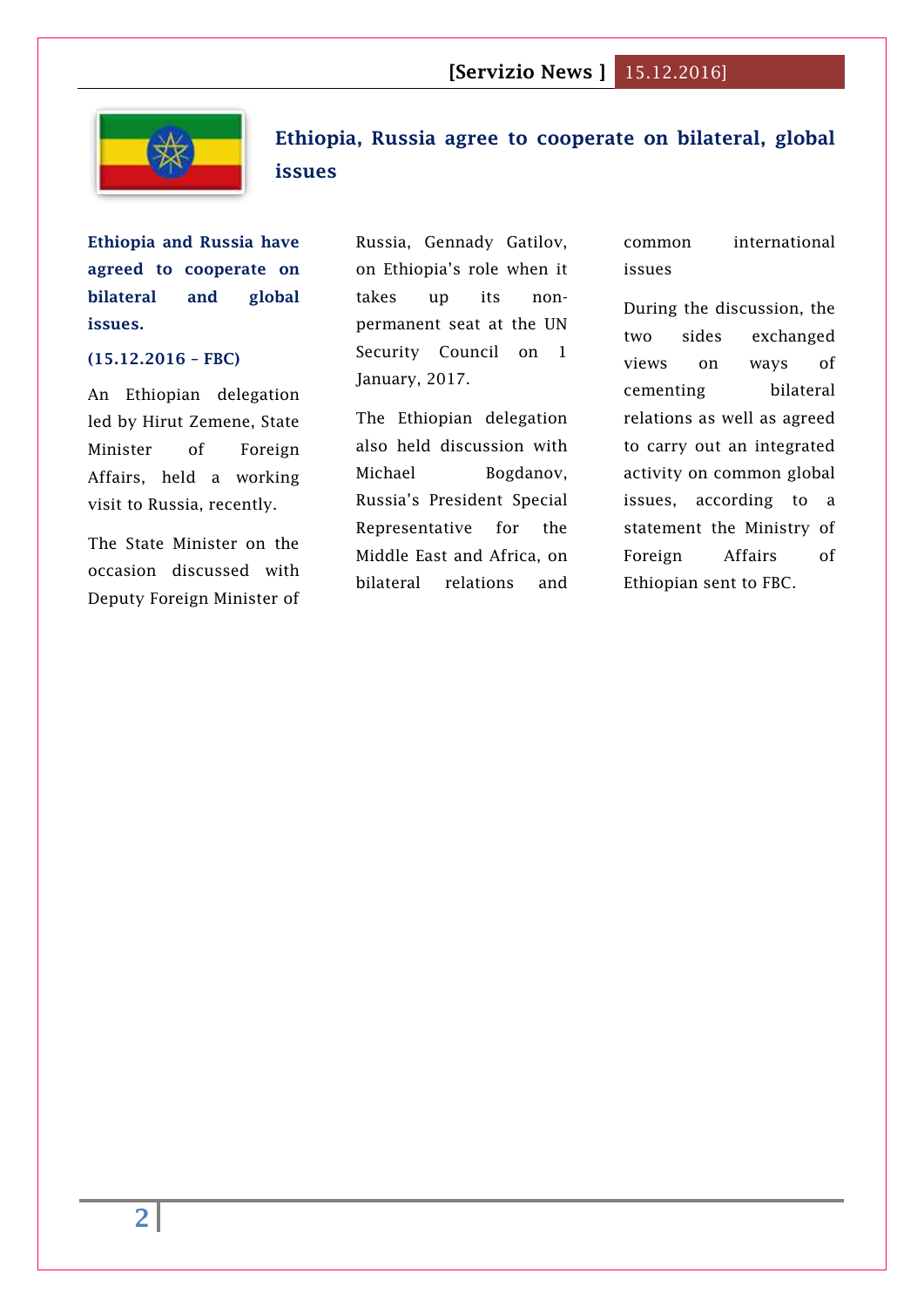# <span id="page-2-0"></span>**President, Chinese Company Chairman discuss progress on oil and gas project**

**President Mulatu Teshome met today with a delegation led by China Poly Group Chairman Yu Baodong to discuss about the progress of the oil and gas project in Ethiopia.**

#### **(15.12.2016 – WIC)**

The president assured the chairman Ethiopia's commitment to extend support to China Poly Group in its endeavor.

"The basis of our cooperation is the excellent relationship of the two countries,'' he added.

Appreciating Chinese comprehensive economic cooperation, President Mulatu urged the company to continue its cooperation in areas of capacity building of the mega projects during the Second Growth and Transformation Plan.

Poly Group Chairman Yu Baodong said "we hope that through the cooperation of this great project in Ogaden we can play a vital role in the development of Ethiopia and enhance business'' .

According to Baodong, the company has been taking part not only in the oil and gas project in Ogaden but also in providing turbine generators to the

Great Ethiopian Renaissance Dam and ship building.

He said "China Poly Group Corporation has always made full use of the opportunities availed in the sectors it is engaged in Ethiopia. The company will further work with the governments of Ethiopia and China to play a significant role in the development of the great country of Ethiopia.''

The chairman pointed out that China Poly Group is working in cooperation with the Metal and Engineering Corporation (METEC). (ENA)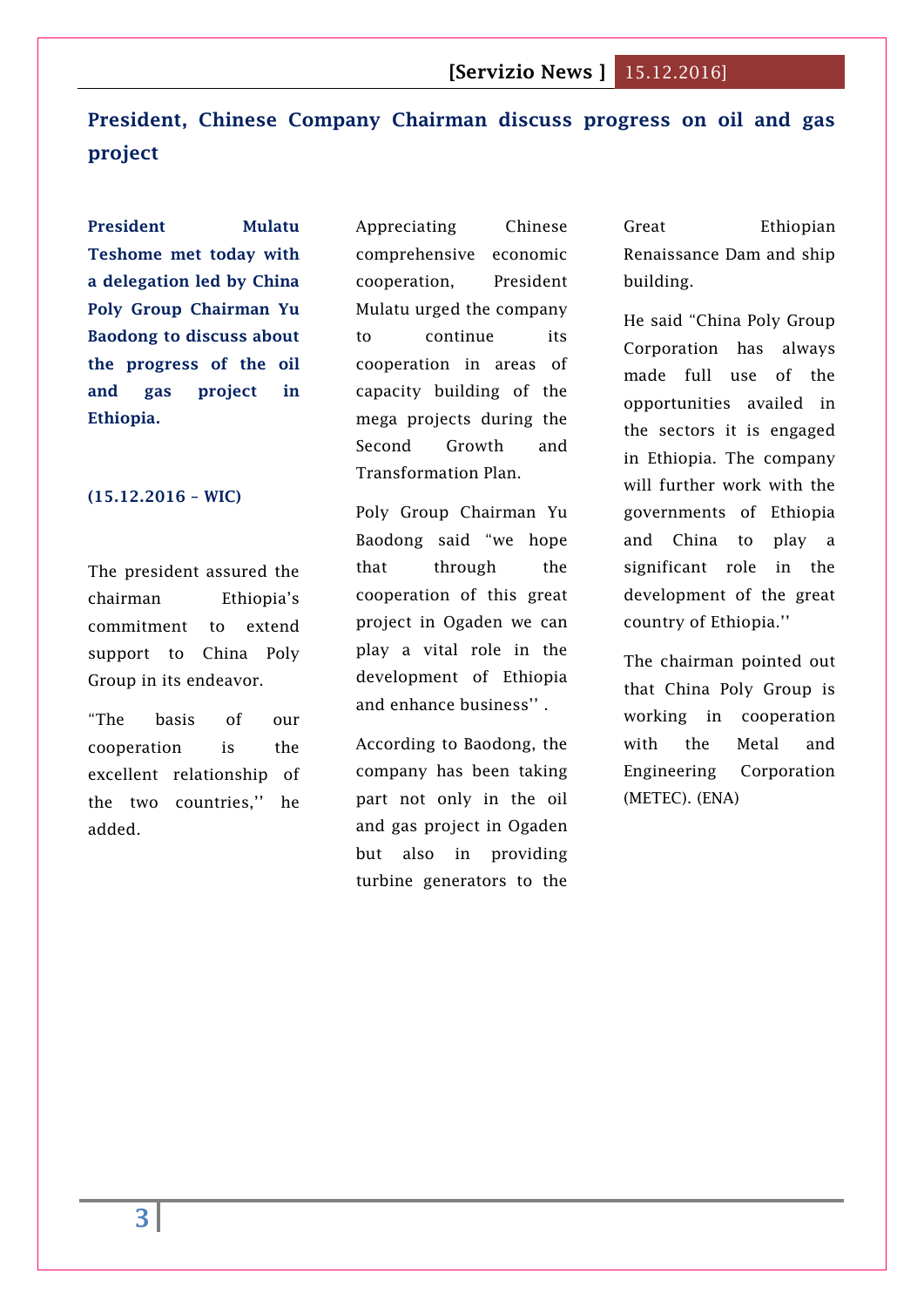## <span id="page-3-0"></span>**Ethiopia: Omo Kuraz I Sugar Factory On Final Test-Run**

**The 235 million USD sugar factory would also generate 45 MW power.**

#### **(14.12.2016 – allAfrica)**

The Omo Kuraz I sugar factory is conducting final test-run to enter sugar production phase.

The construction of the factory was launched three years ago at a cost of 235 million USD. It is one of the four sugar factories planned to be built in South Omo Zone of SNNP State.

The factory is being constructed by the Metals and Engineering Corporation (METEC).

Factory Project Manager Col. Yohannes Tikisa said currently a pretrial is underway to enable the factory enter production phase.

He said machinery test has been completed and the remaining task is computerizing the whole process of the factory and testing the power supply system.

In addition to sugar production, the factory has a capacity to generate 45 MW. The factory would consume only 16 MW and the surplus would enter the national grid system.

Ethiopian professionals are undertaking the construction, except power generating section.

According to Col. Yohannes, the factory would begin production this Ethiopian fiscal year (2016/17).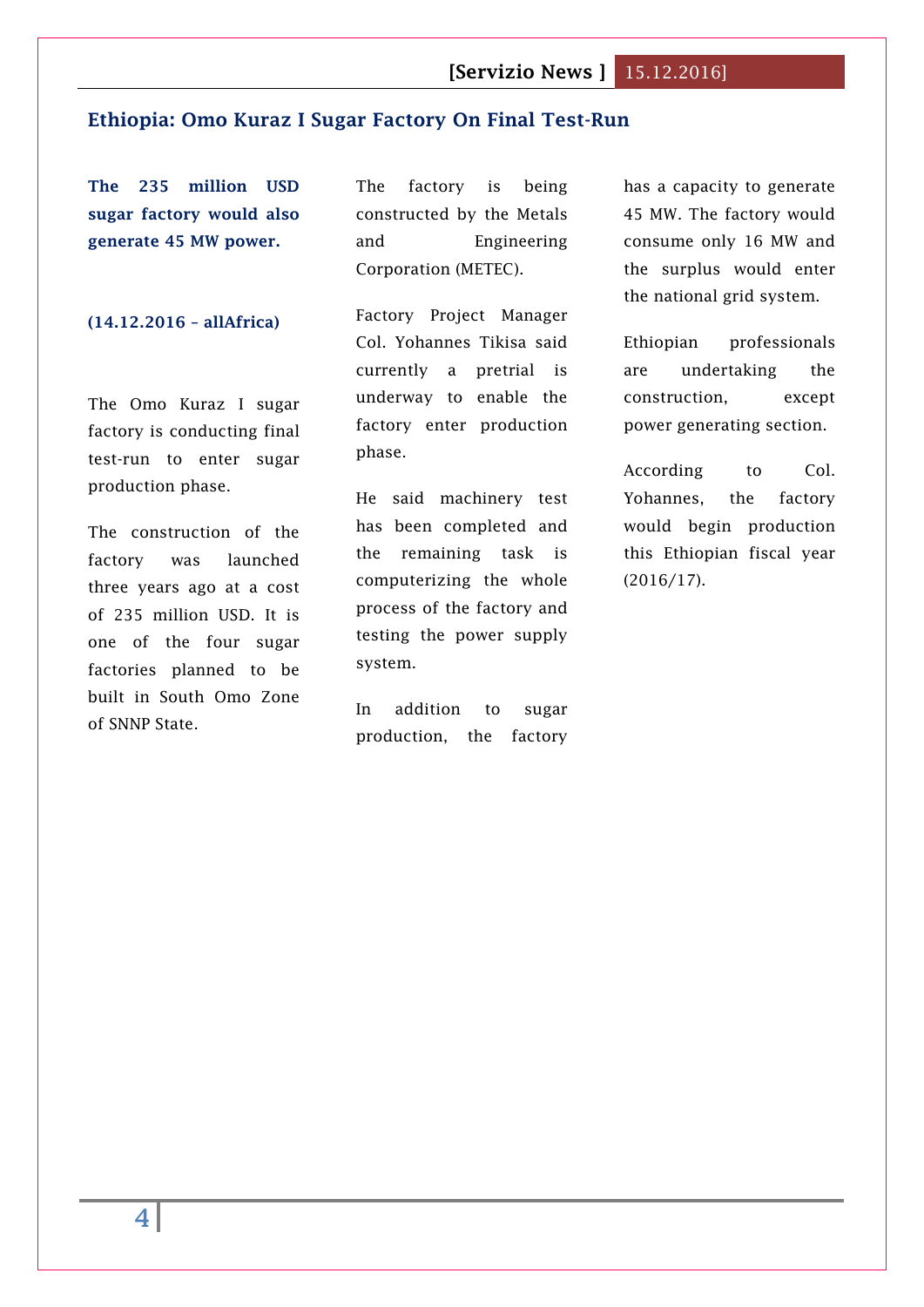## <span id="page-4-0"></span>**Ethiopia: Dalol Oil Gets New CEO**

**Dalol Oil S.C appointed a new CEO on December 14. Tadesse Girma will be taking over the position from Serkalem G. Kristos.**

#### **(14.12.2016 – allAfrica)**

Serkalem resigned in order to focus on earning his PhD, according to Board Chairman Dereje Walelign (Eng.). Tadesse has previously worked for Kobil and Total companies. "He has a lot of experience and will be an asset to the company," Dereje told Fortune.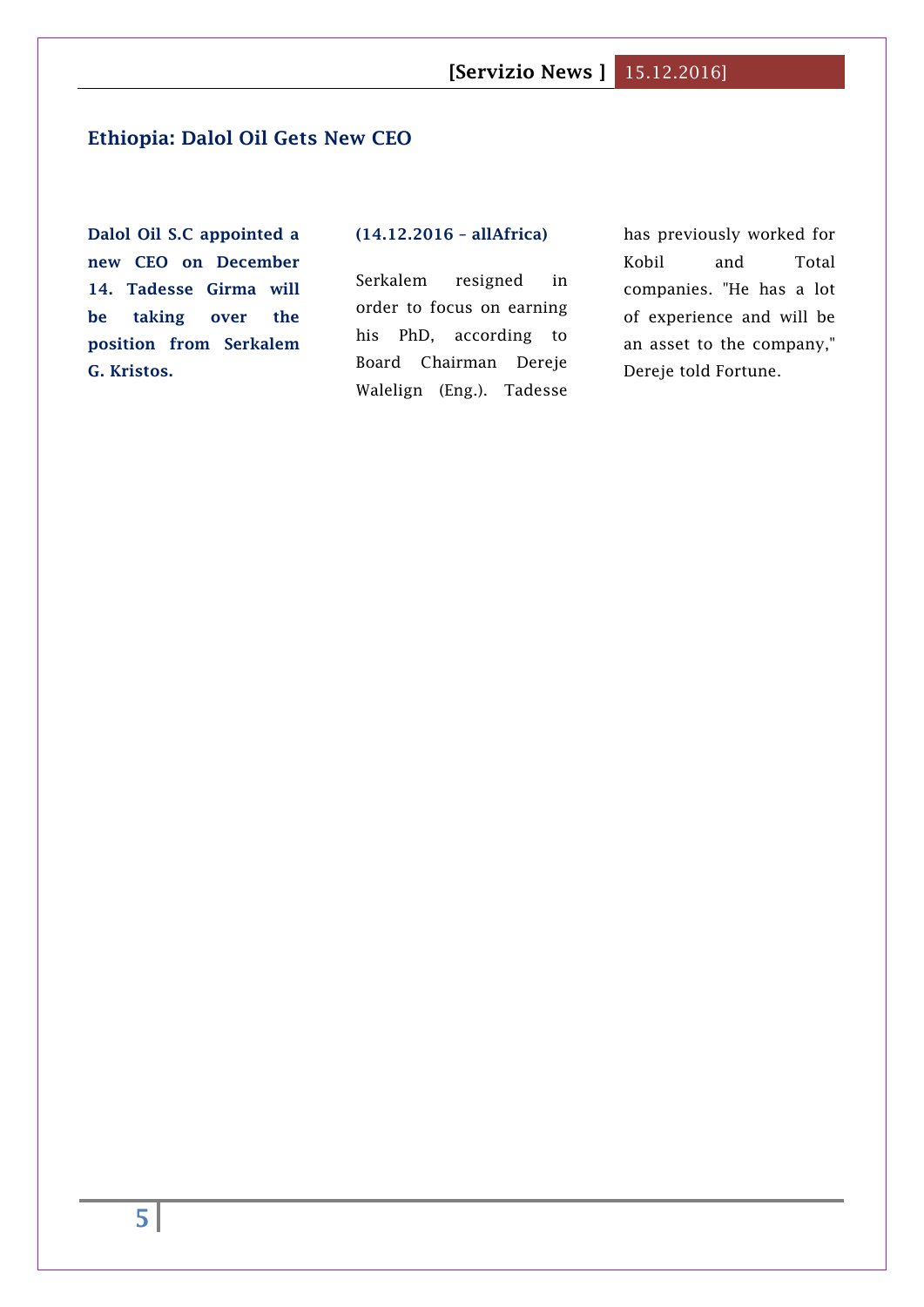## <span id="page-5-0"></span>**Ethiopia: Innovative Urban Planning for Resilient and Suitable Cities**

**Ethiopia has been implementing ambitious and successive five-year growth and transformation plans, which enabled it to register a double digit economic growth for more than a decade now.** 

## **(14.12.2016 – allAfrica)**

The growth overwhelmingly relies on the agricultural sector which is an essential ingredient for the national goal of alleviating poverty.

The nation aspires to transform the basis of the economy - gradually from agriculture to agroprocessing and then to industry in the long run. In the process, it is understood per se that the final goal of the industrialization process would be urbanization.

With this view, besides Addis Ababa and its surrounding areas, the government has been establishing several industrial parks, in the future would be major urban centres. Industrialization is the initiator of urbanization and urbanization is the inevitable result of industrialization. Hence, the plan is that industrialization and urbanization go hand in hand.

Lately, the Addis Ababa City Government and 100 Resilient Cities - Pioneered by The Rockefeller Foundation (100 RC) officially launched their partnership at Addis Ababa's "Agenda-Setting Workshop." Addis Ababa and 100 RC are beginning an effort to become more resilient to the shocks catastrophic events like hurricanes, fires, and floods - and stress, slowmoving disasters like water shortages, homelessness, and unemployment, which are increasingly becoming part of the 21st century life.

Accordingly, Addis Ababa will name a Chief Resilience Officer (CRO) -

an innovative new position in the city government. "Addis Ababa is honored to collaborate with 100RC to build the city's resilience. 100 RC's support will help our city address its challenges in a proactive and holistic manner," said City Mayor Diriba Kuma on the occasion. "In building the city's resilience, we also hope to better the quality of life for residents."

True, this is a great move in trying to improve the quality of life of Addis Ababa's dwellers. But, policy makers needed to be cautious about the future urban development of the country. Urban population in Ethiopia was last measured at 18, 449,308 in 2014, according to the World Bank. And because of absence of significant secondary cities, Addis Ababa, the sole political and economic capital, almost in a single-handed manner bear the burden of the rapid population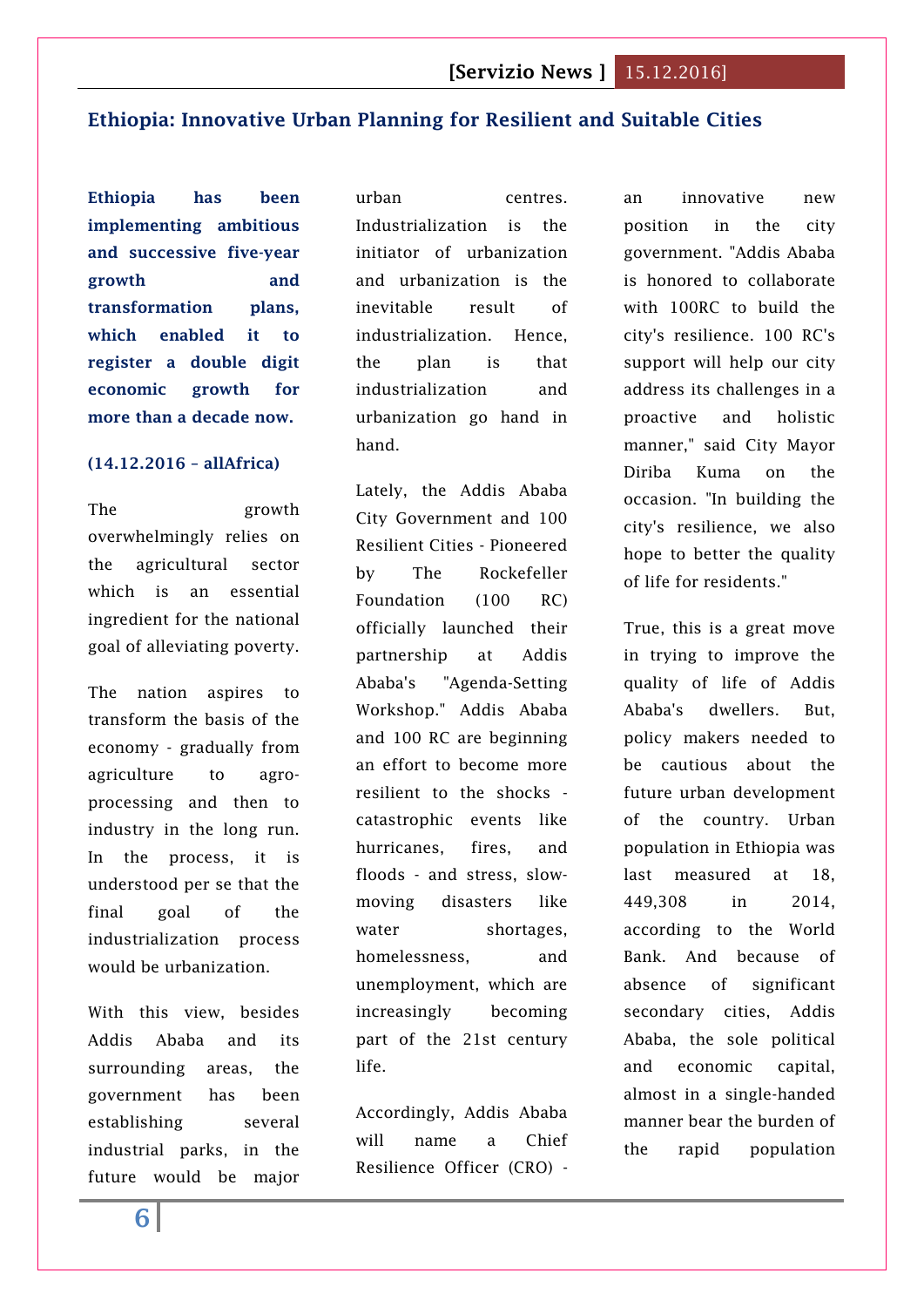growth in the urban residents.

According to the Central Statistics Agency, the urban population is projected to nearly triple from 15.2 million in 2012 to 42.3 million in 2037, growing at 3.8 per cent a year. Analysis for this report indicates that the rate of urbanization will be even faster, at about 5.4 per cent a year. That would mean a tripling of the urban population even earlier by 2034, with 30 per cent of the country's people in urban areas by 2028.

Similar to the capital, the growing urban areas of the country are facing housing problem, water supply shortage, unemployment and etc. This is a result of lack of proper and innovative urban planning. Thus, innovative planning should be the key aspect of future urban centres.

Hence, nationally, to improve quality of life for present and future urbanites and foster urbanization, it is crucial to put in place innovative urban planning and promote growth of secondary cities that could share the burden of the capital.

Bearing the countries objectives of becoming a middle-income country via Agriculture Development Led Industrialization economic policy, what should worry policymakers the most is that Ethiopia only has one major urban centre (Addis Ababa), with a population of three million or more. This reality leads to a conclusion that the country has to intensively work to facilitate the development of several secondary cities to match its industrialization and development objectives.

In this regard, urban administrators face huge challenges to make cities more sustainable. Hence, due emphasis should be given to the growth of secondary cities to ease the burden on the capital. The establishment of industrial parks in

different areas is a bold step in this regard. Considering all the features of sustainable cities is essential to provide quality of life to dwellers.

With the ambitions plans of economic transformation at hand, in the long run, it would be inevitable that the country would achieve full scale urbanization. Hence, it is unquestionably necessary to get prepared and plan better to provide quality of life for the future, massive urban population.

After all, Addis Ababa is the third diplomatic city of the world next to New York and Brussels. Therefore, undoubtedly, the city needs innovative planning for it is being the seat of AU and many more continental and international organizations. The city deserves innovative planning since it is an international city. Of course, joining the 100 RC Addis Ababa would lift up its face and going to be a

choice for decent living.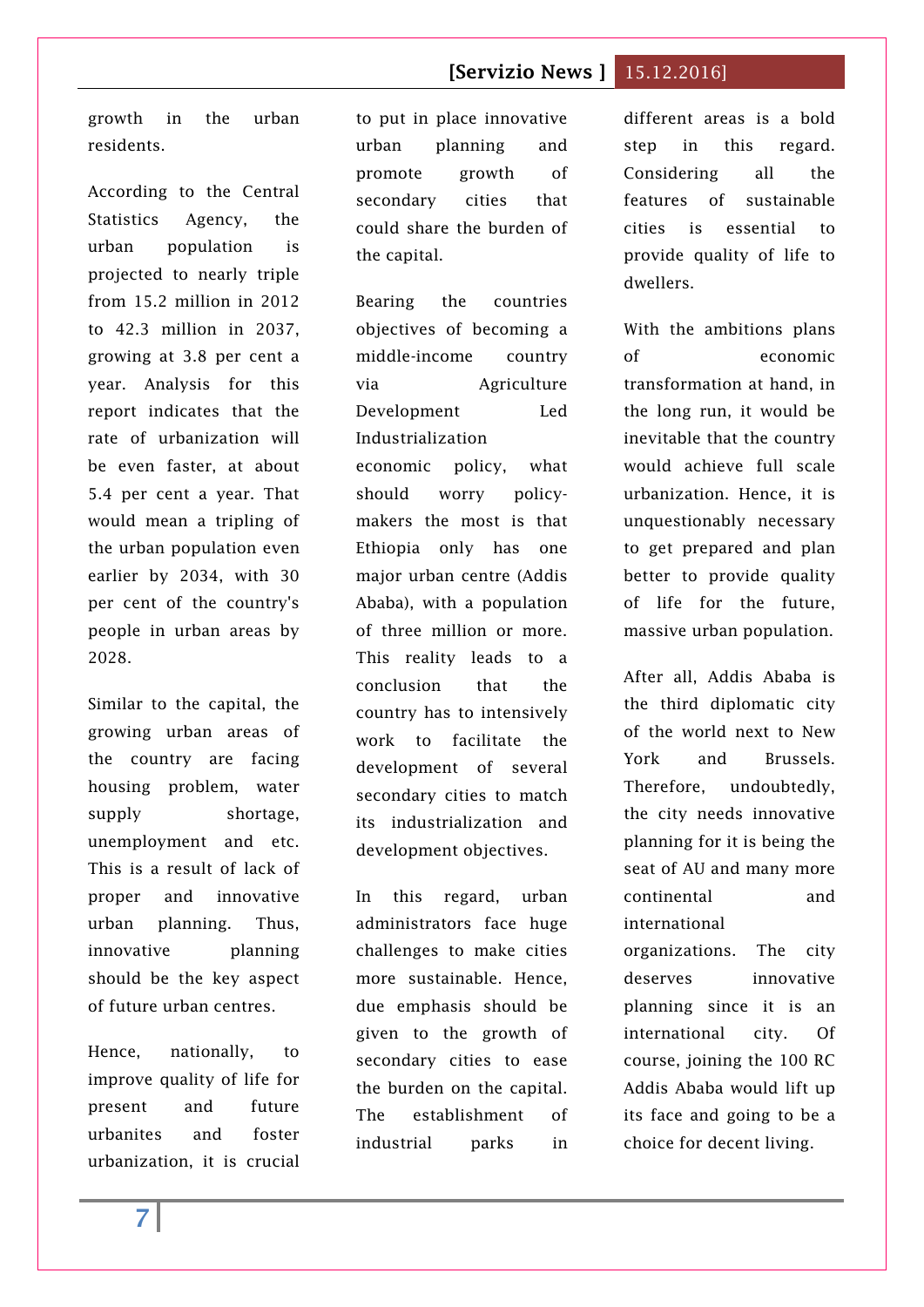## <span id="page-7-0"></span>**Ethiopia: Towards Pastoral, Semi Pastorals Research Hub**

**Community-based activities are at the heart of public universities side by side with the teaching-learning process. Farmers, pastoral and semipastoral communities have taken opportunities of nearby higher learning institutions and are improving their life style.**

## **(14.12.2016 – allAfrica)**

Aiming to be pastoral and semi-pastoral research hub, Samara University is consolidating efforts towards this end.

University President Adem Bori said Afar is one major pastoral and semi-pastoral state in Ethiopia. "The federal system of the country has now created opportunity and the community is gaining a lot from the university. "

According to him, the huge livestock potential of the community is yet untapped, and needs scientific intervention to funnel it towards the national GDP contributor.

He said pastoral areas are some of the most dynamic economic potentials in the Horn with a combined export and domestic livestock trade of over one billion USD per annum.

Livestock market drives urban and small town growth, employment and is a system of trade that stretches across the region, he said, adding the university is in full swing to streamline this potential into practical benefits. Asked about university's capacity to attain its goals, he said teachers development is a priority. "We have five PhD holders while 80 percent instructors are MA holders."

He also indicated that the university would soon open pastoral community development institute .

Adem made clear that preparations are underway to construct a 2.2 billion Birr worth facilities equipped with air conditioning systems.

Research and Community Service Vice President Mohammad Ahmed said for his part 65 research works have been conducted aiming to improve the lives of the community.

Practical community intervention includes fishery development at Lake Mile and bee farming as well as metal and wood works, he said, adding various training have been offered for the youth in the areas.

He added that natural resource conservation activities in bid to deter desertification are also undertaken. Indicating pastorals represent various ethnic groups in Ethiopia, he said in terms of supporting lives and livestock size the Somali in the east and southeast, Afar in the northeast and the Borana in the south are significant.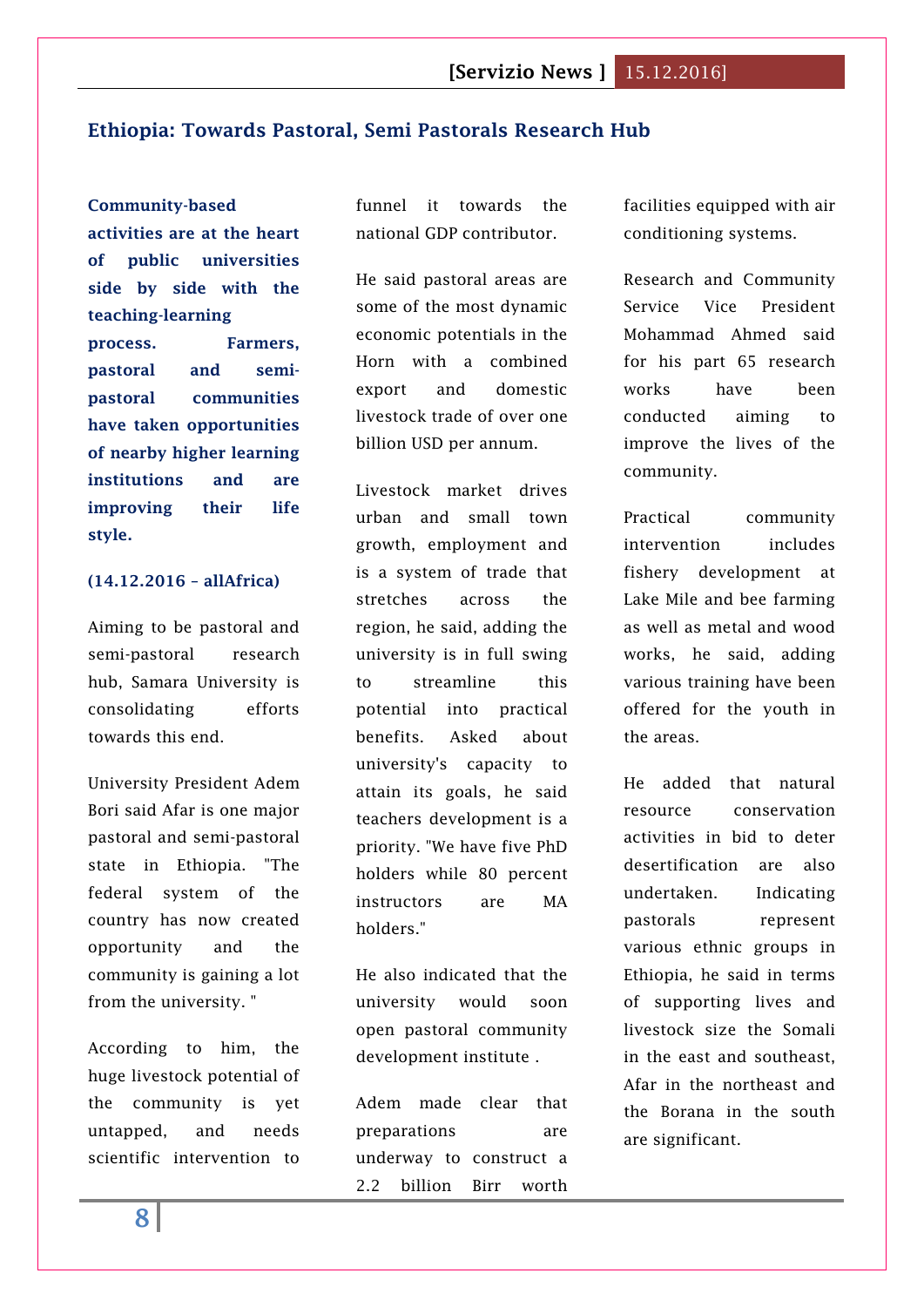# "Samara University will work hard to connect these areas through research and practical application," he added.

Samara University Communication Technology Development Director Mubarek Nasir also said the university is equipped with ICT Smart E-learning and video conference classes with ample internet access.

In terms of universityindustry linkage, the university is working in close cooperation with Tendaho Sugar Factory and Afar Waterworks Enterprise.

Tendaho Sugar Factory Acting Manager Ashebir Kochito said university's engineering students are gaining practical experiences.

The university is working with pertinent stakeholders to meet the national vision of becoming lower middle income economy focusing on agriculture, tourism, archaeology as well as livestock marketing and breeding, it was learnt.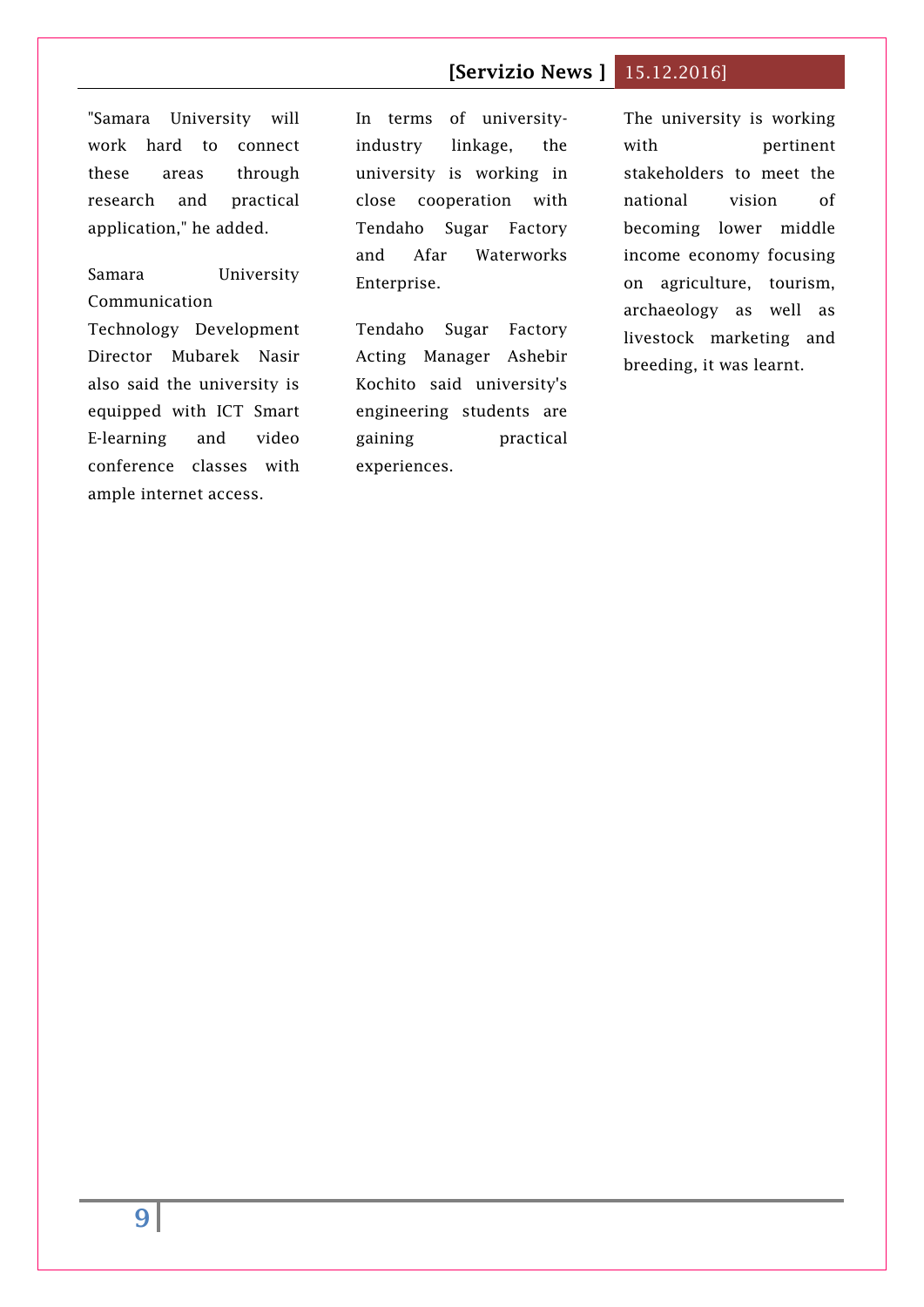## <span id="page-9-0"></span>**Ethiopia: Nation Working to Exploit Irrigation Potential**

**Paradoxically with the name 'the water tower of Africa', Ethiopia had been for centuries predominantly rely on rain-fed agricultural practices through traditional mode of production.**

#### **(14.12.2016 – allAfrica)**

In fact, the country is endowed with tremendous water bodies ranging from long rivers up to many small tributaries, besides the regular rain in summer season.

However, the development of irrigation sector had been rated at imminent level as compared to other sectors in the country's most recent fast and green development trajectory as well.

According to the Ministry of Farming and Natural Resources, the government prioritizes agricultural development as a key to accelerate growth, overcome poverty and ensure food security. To this end, the second

Growth and Transformation Plan (GTP-II) aims at maintaining at least 8 per cent annual growth to achieve the natural ambition of eradicating food and nutrition insecurity on the short run and reaching middle income country by 2025. The irrigation sector is set to contribute its share for the national ambition of moving towards middle income status.

Implementing the objectives of GTP-II, due emphasis has been given to harness the water resources for irrigation and other uses by having different water harvesting technologies to increase agricultural productivity. The Ministry of Farming and Natural Resources Public Relations Head Alemayehu Berhanu told The Ethiopian Herald that in 2016/17, the nation is set to develop three million hectares of land through irrigation. He said that the expected output is 370 million quintals.

The head added that in the last budget year, 2.71 million hectares were developed while the plan for this year is to reach 3.13 million hectares of land. In this regard, he said, "The average amount of plots developed in the first GTP accounts for 2.6 million hectares. And we set to exploit four million hectares from the existing potential of five million hectares at the end of GTP II."

Alemayehu further said that though the efforts are integrated, small-scale irrigation covers the largest portion of the country's experience in the sector. "In addition, small-scale farmers are experiencing to produce two and/or three times a year. This shows that irrigation sector has shown increment from time to time. The importance of water is going high in the agrarian society. So far, wider range of the irrigation activities has been carried out by small scale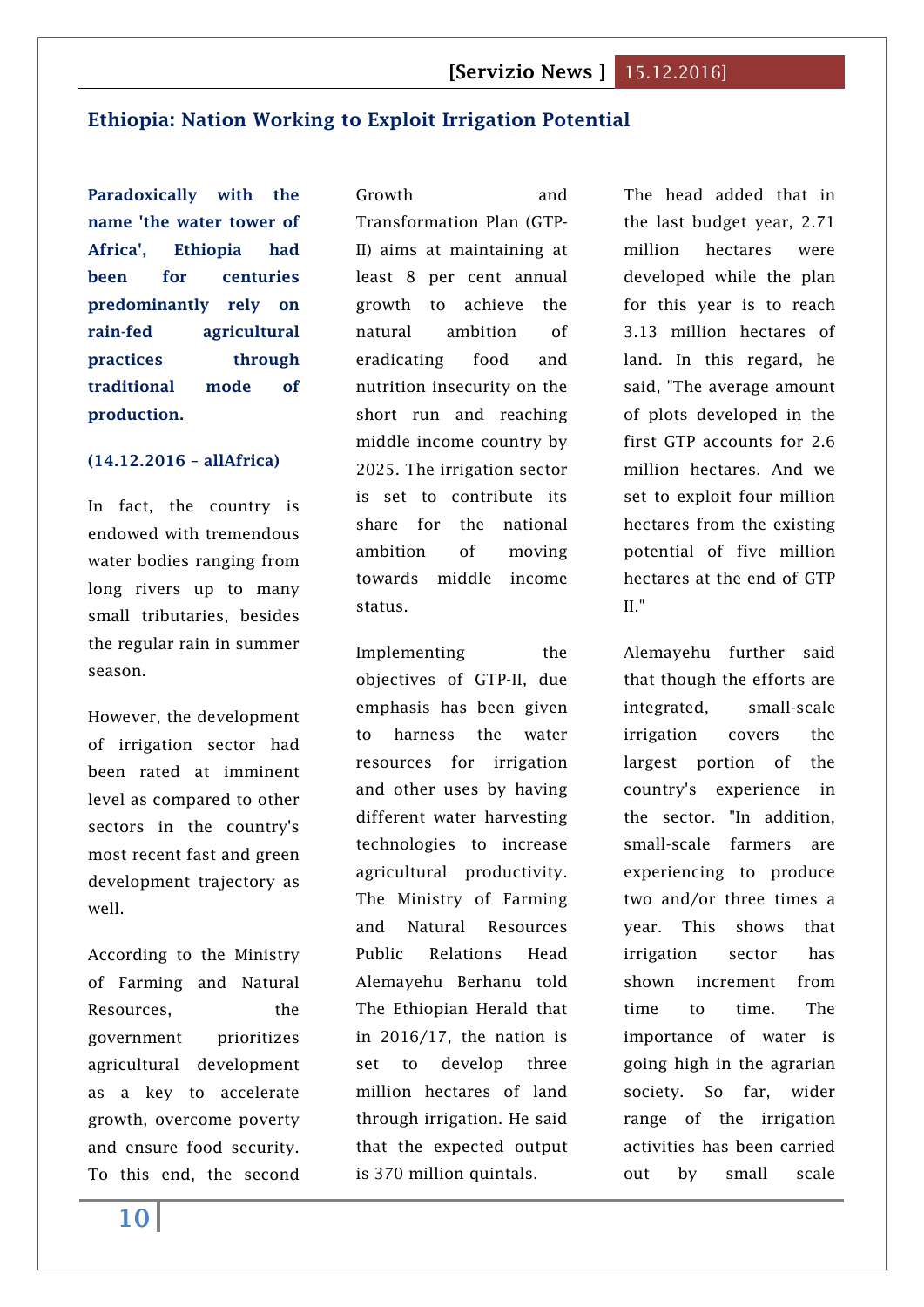irrigation practice. However, the government is working to raise the awareness of farmers. Theoretical thoughts and practical training with aim of raising the sector have been widely done in the past years."

The head noted that the Ministry of Water and Irrigation is also working

towards planting various large mechanization projects to enable every farmer to benefit from alternative water reservoir.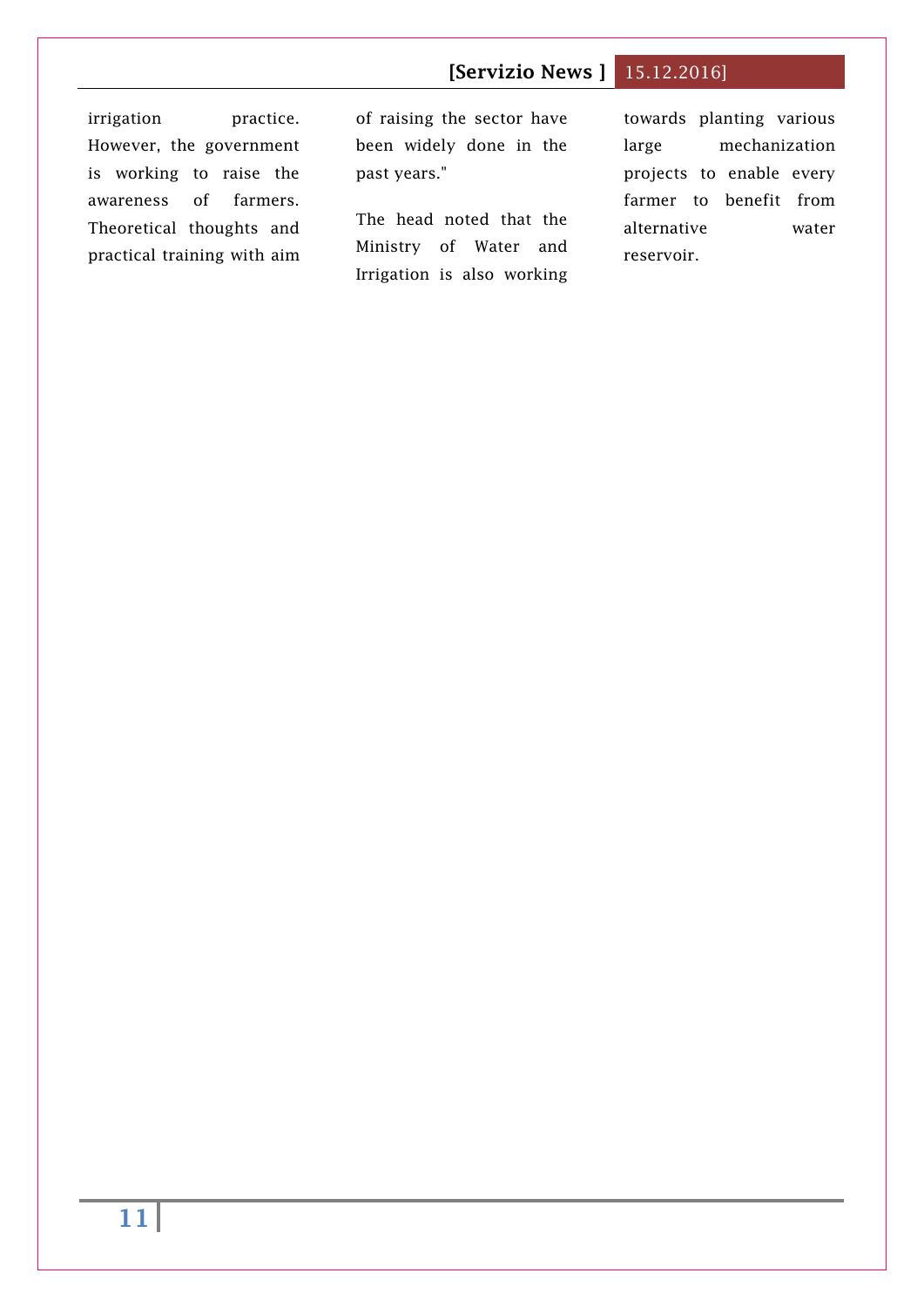## <span id="page-11-0"></span>**Ethiopia: Economic Developments in Ethiopia**

**Economic development shows the change in economic growth and at the same time change in the living standard of the people. In developing countries like Ethiopia economic growth is one of the preconditions for economic development. In 1991, the total market value of Ethiopia's national output (GDP) was only USD 8 Billion.**

#### **(14.12.2016 – allAfrica)**

Today in 2016 the country has managed to produce USD 69.2 Billion national output. During the last two decades, the national output has increased by more than USD 60 Billion. Real GDP growth averaged 10.9 per cent in 2004 - 2014 (World Bank, 2016).

The country experienced the faster, broad based, stable and higher economic growth during the last decades. In 2012, Ethiopia was the 12th fastest growing economy in the world, and if this historic growth continues, it could become a middle

income country in just 12 years (World Bank, 2013).

The common indicator of economic development is Human Development Index (HDI). HDI refers to the multidimensional index that used to measure human development by using three dimensions: education, life expectancy and per capita income. Ethiopia's human development index was increased from 0.222 in 2000 to 0.46 in 2015. The higher government intervention in the economy has increased the national human development more than doubles between 2000 and 2015. This makes Ethiopia the second fast growing HDI 4 in the world during the last fifteen years.

The other indicators of economic development are the social and infrastructure development achieved during the last two decades. The road network, Internet and number of mobile subscribers were used as a proxy for infrastructure development.

At the same time the under five-child mortality rate, infant mortality rate, maternal mortality rate and education enrolments were used as a proxy for social development. During the last two decades, the provisions of infrastructure and social developments amazingly improved in the country.

For instance, the road networks at the national level increased from 28 thousand kilometres in 2000 to 110 thousand kilometres in 2014. The road networks were increased by 300 per cent during 2000 and 2014. In the same way the number of mobile subscriber and internet users has reached to 38.8 million and 9.4 million in 2015. Over the last 20 years, the country has successfully implemented its strategy of expanding and rehabilitating primary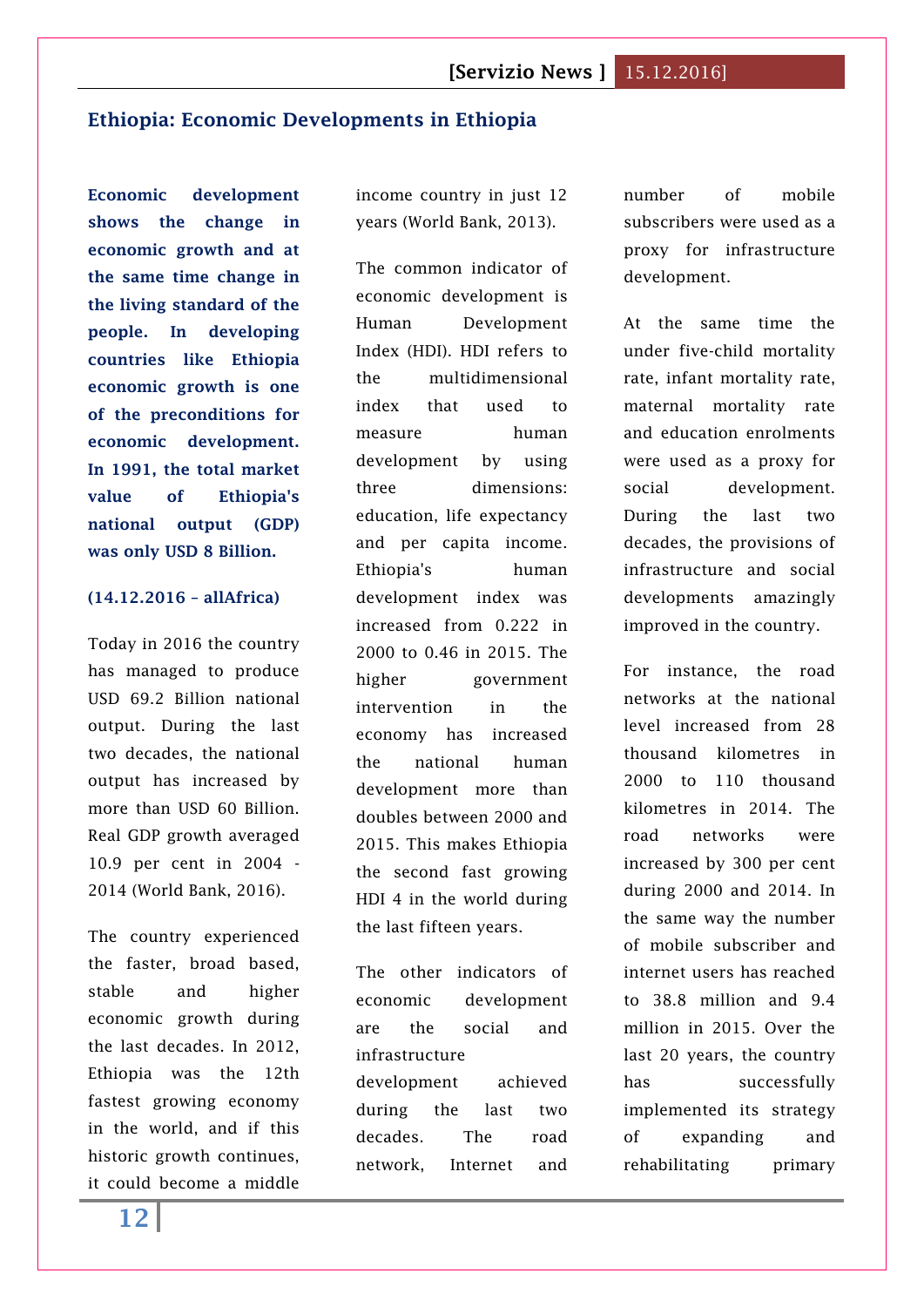health care facilities. To this effect, 16,440 health posts, 3,547 health centres and 311 hospitals have been constructed. A 69 per cent decrease in maternal mortality from a high estimated base of 1400 per 100,000 live births. An improvement in contraceptive prevalence rate from 3 per cent to 42 per cent has led to a drop in total fertility rate from 7.7 in the 1990s to 4.1 in 2014 (MoH, 2015).

The access and coverage of education has significantly improved in terms of school enrolment, number of class and teachers. During the last two decades the country has experienced new social and infrastructural development.

The country becomes the second country in the world in achieving higher growth of life expectancy. The country moved from being the 2nd poorest in the world by 2000 to the 11th poorest in 2014, according to per capita income, and came closer to its goal of reaching middle income status by 2025 (World Bank, 2016).

According to Alfredo Tjiurimo (2015) Without doubt, Ethiopia has transformed from the paralysis of the Marxist Derg regime to a more confident developmental trajectory under the EPRDF. To illustrate this point, over the past decade and more, two of the six critical Millennium Development Goals (MDGs) have been met -

reducing child mortality and increasing access to sanitation.

Executive Director Dr. Carlos Lopes predicted that Ethiopia may take over economic might from Nigeria and South Africa by 2050 provided it keeps the current rapid economic growth on track. The country achieves wide range social and economic change. Today the share of the industrial sector and service sector growth dominated the national economy. Such change was realized due to new economic policy and implemented institutional set up in the country during the last two decades.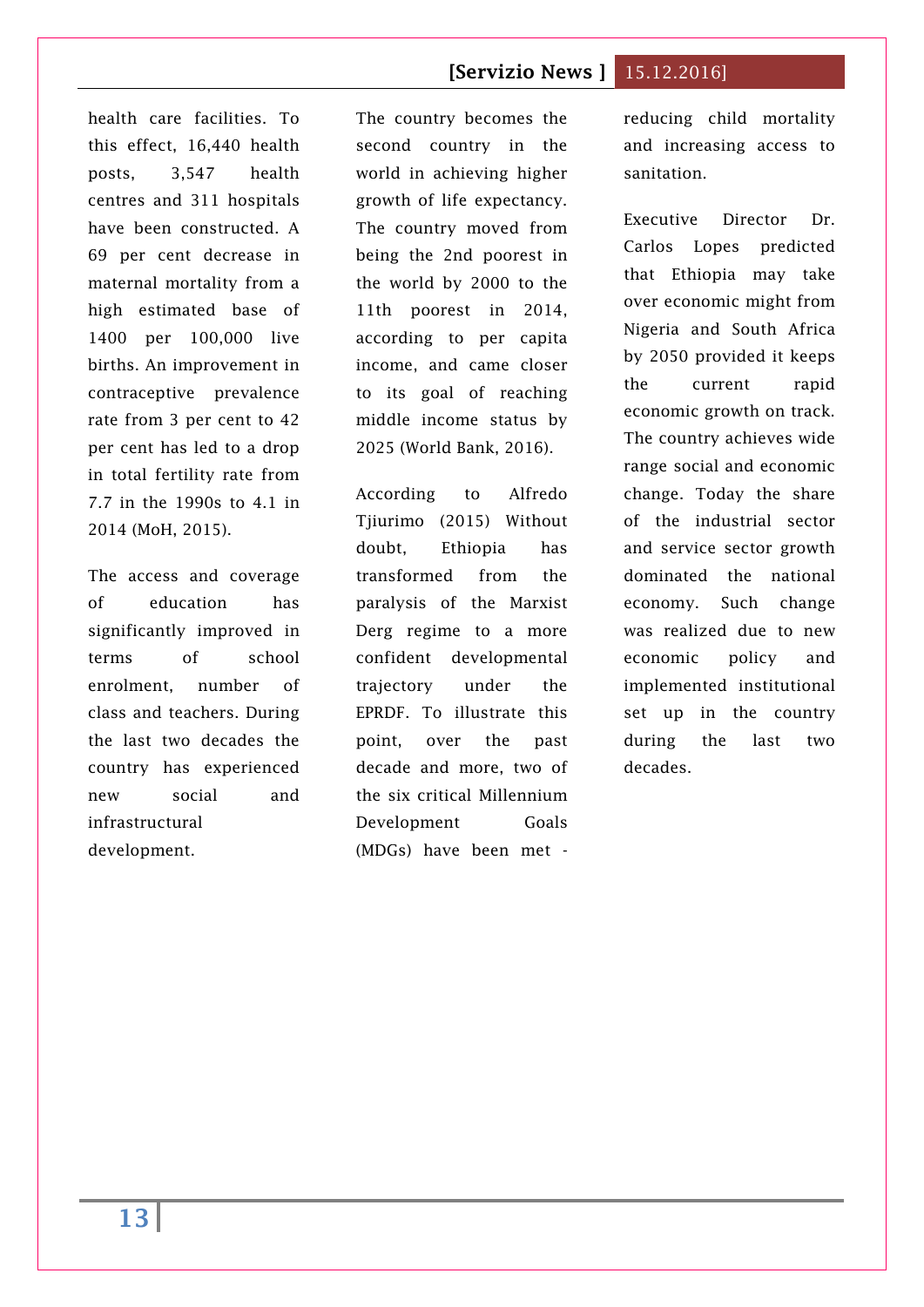## <span id="page-13-0"></span>**Ethiopia: Zemen Announces a Surge in Profits**

**Zemen Bank has reported increased profits of 203 million Br from 153 million Br in 2014/15.**

#### **(14.12.2016 – allAfrica)**

Earnings per 1,000 share (EPS) at Zemen Bank grew by 15pc to 367 Br.These results were reported four months after the Bank let go of its long serving topexecutive managers, Helaway Tadesse and Sebhat Belayneh, senior vice president and vicepresident for international banking, respectively.

Zemen's EPS has averaged 400 Br per share over the last five years.

First named Access Bank a decade ago, the bank changed its name to Zemen Bank in 2008. Opened with a paid up capital of 150 million Br ,Zemen's paid up capital is now over half a billion Birr.

The Bank's growth in deposits outstripped the growth of its loan portfolio.

Loans stand at 3.4 billion Br showing a 33pc increase. Deposits surged by 44pc to 5.4 billion Br.

Zemen opened three new banking centers during the past fiscal year expanding its network to 12 branches and six subbranches.

In addition to ordinary retail banking, Zemen was first to offer special banking services to high net worth individuals .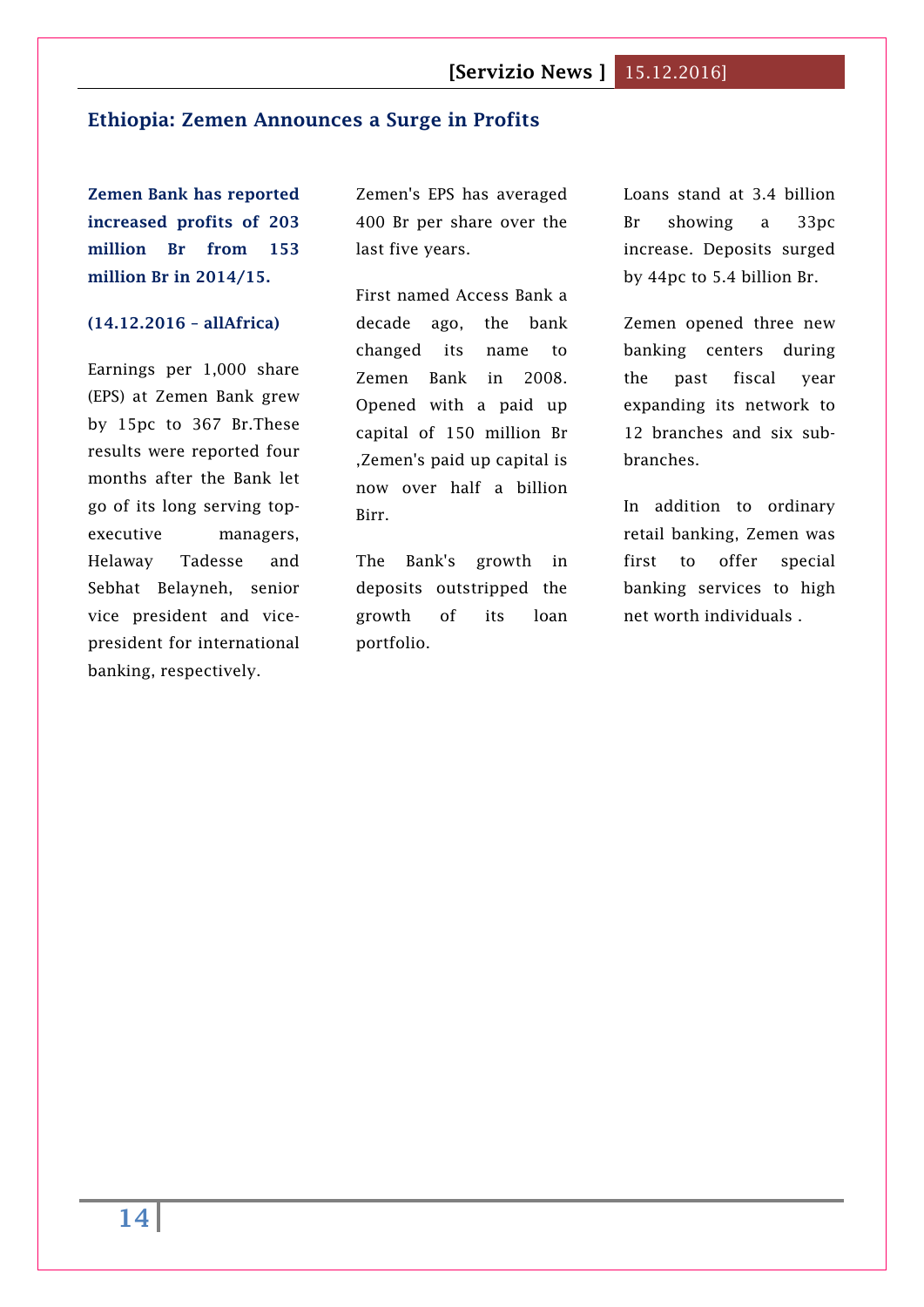## <span id="page-14-0"></span>**Ethiopia: World Bank Predicts Economic Growth Will Continue**

**In its fifth economic update for Ethiopia, the World Bank reported that the country's growth will remain relatively steady in the coming years. The country has been growing at an average of 11pc over the past decade.**

#### **(13.12.2016 – allAfrica)**

Last year, the country registered a growth of eight percent, despite facing the worst drought in five decades.

Even though the country has reduced the problem of unemployment, the figure is still remained high.

The urban unemployment rate has declined from 23pc in 2004 to 16pc in 2016, according to the latest report from the Central Statistical Agency.

In addition, the report also stressed that Ethiopia's birr is overvalued and it is adversely affecting the country's export revenue.

Over the past four years, the country has been experiencing a downward trend in export revenue. Last year, it reached 2.8 billion dollars from 3 billion dollars in 2014/15.

The real effective exchange rate (REER) has appreciated in cumulative terms by 84pc since the last devaluation in October 2010. Accordingly, the Bank urged the country to devalue its currency.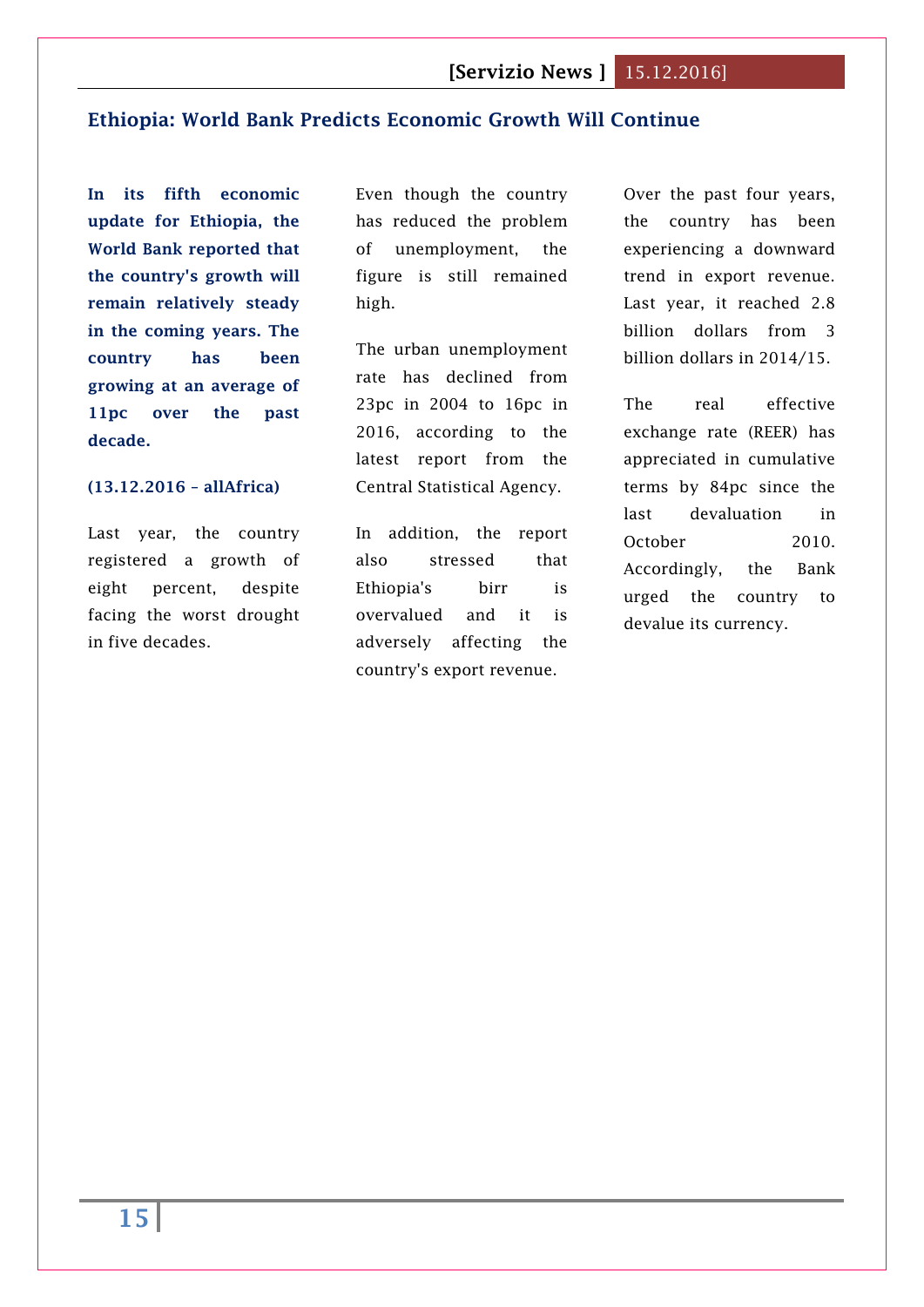## <span id="page-15-0"></span>**Ethiopia Gearing to Become Africa's Top Tourism Spot**

**During the past two decades, Ethiopia's ambitious economic initiatives to become middle income country managed to progressively grow and develop its economy. The country has given ample focus to sectors like tourism increasing their GDP contribution to the entire economic key factors.**

#### **(13.12.2016 – allAfrica)**

Addressing the country development shortfalls and poverty reduction initiatives has grabbed the nation attention working on better policies improving infrastructural constraints. Among other sectors tourism received ample attention preserving historical sights and developing infrastructure which has been the biggest setback of the industry. Although the sector has been improving significantly for the past five years the recent security alert has led the country to lose

seven million dollars from the industry. However, the rising number of tourists and the progressive lift of security alerts is rescuing the country to recover from its loss.

The economic progress of developing countries which has been contributing for the global economic growth for the past ten years has been the focus for global poverty reduction and wealth sharing mission to take developing counters out of poverty.

The World Bank says over 40 per cent of the global poor population live in developing countries where growth during the 2015 fiscal year has been low.

To rectify this problem developing countries "should focus on building resilience to a weaker economic environment and shielding the most vulnerable. The benefits from reforms to governance and business conditions are potentially

large and could help offset the effects of slow growth in larger economies." Jim Yong Kim World Bank President said.

Public investment, consumer spending, and mining production is expected to grow Côte d'Ivoire, Ethiopia, Mozambique, Rwanda, and Tanzania sustaining rapid growth having the highest increases according to the World Bank Group economic analysis report.

The World Bank Group and Jumia Travel economic progress reports noted that Ethiopia had registered substantive growth in the past and predict it will continue to register growth in the coming years as well. Certainly, Ethiopia has been registering double digit economic growth due to the rising public investment and foreign direct investment and booming manufacturing and construction that helped the country to sustain its growth from all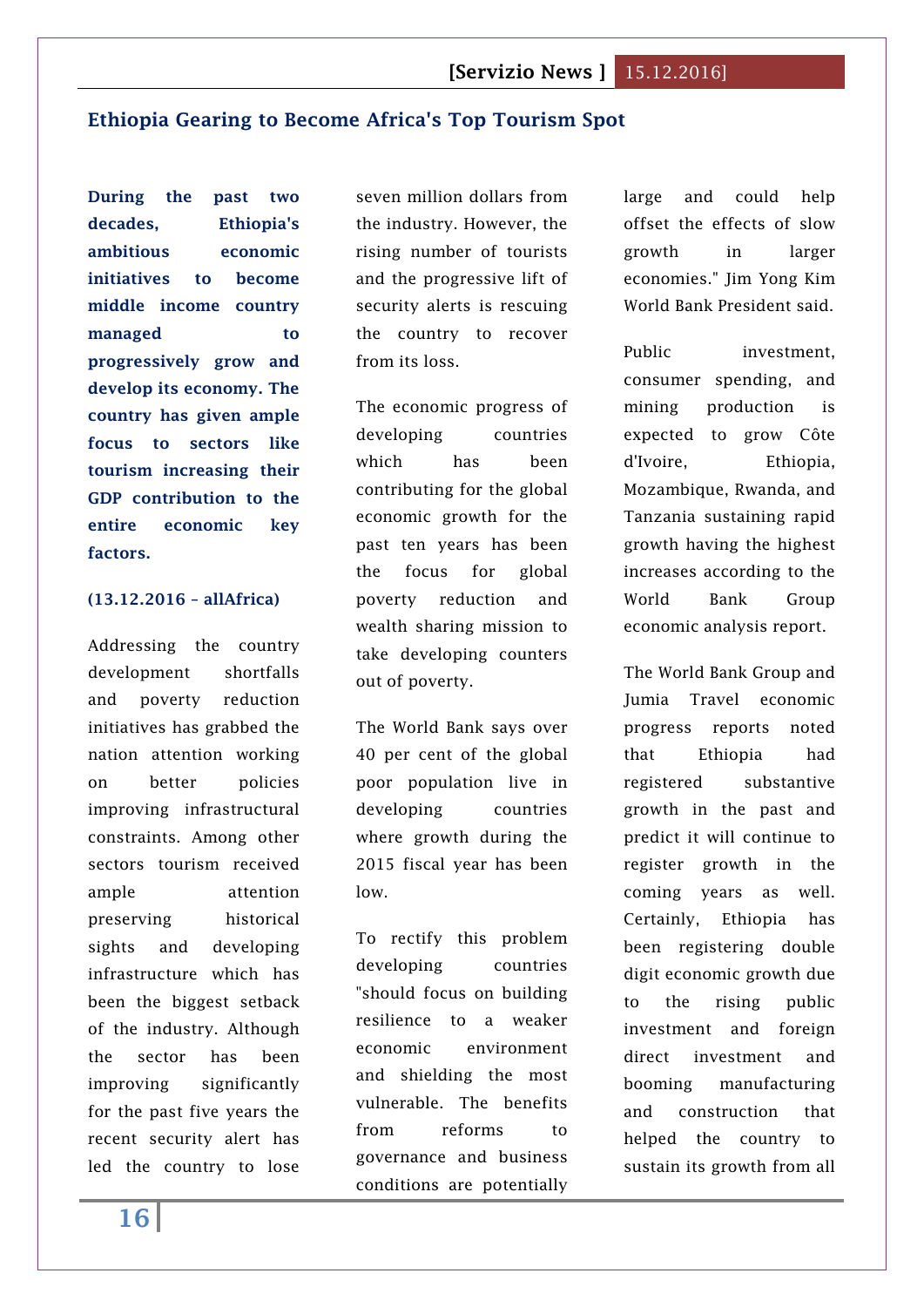sectors. During the last fiscal year the Ministry of Culture and Tourism crafted a transformational plan aiming to triple number of overseas travelers to over 2 million in the coming four years to become the continent top destination.

The country has been going through huge

transformation procedures to increase its revenue from the tourism sector in the coming year. Presently, Ethiopian tourism makes about 2.9 billion dollars annually creating close to a million jobs covering about 4.5 per cent of the GDP.

Several reports has been supporting Ethiopia's

ambitious mission to make the country one of the top destination in the world. "Ethiopia can be one of the five leading countries for tourist destinations in Africa, if it properly implements its Sustainable Tourism Master Plan by 2020" says Dr. Ray Muntida, Advisor to the IGAD Sustainable Tourism Master Plan.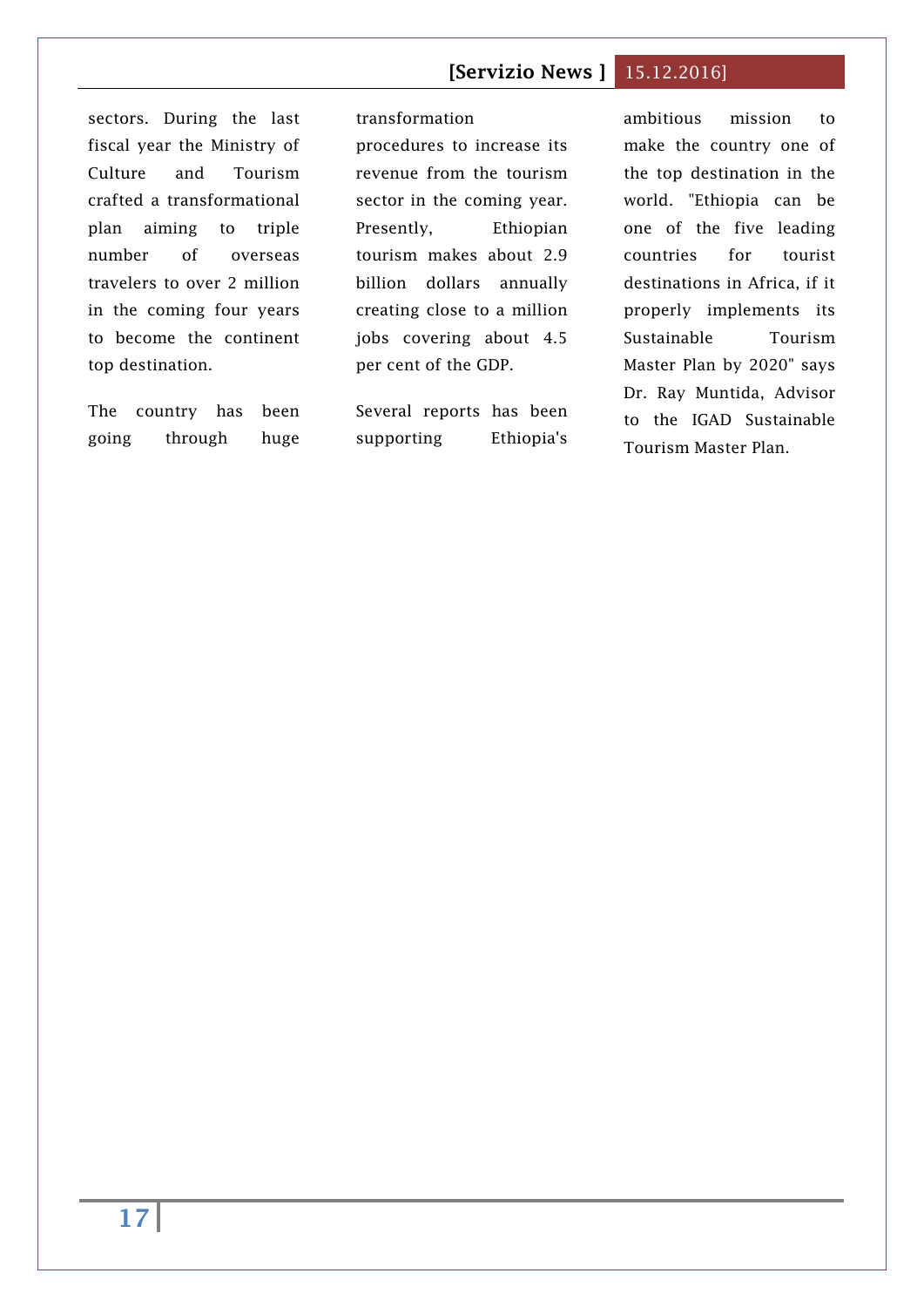

<span id="page-17-0"></span>**[Contrôle des substances appauvrissant la couche](http://www.lanationdj.com/controle-substances-appauvrissant-couche-dozone-sao-douaniers-mieux-outilles/)  [d'ozone \(SAO\) : Des douaniers mieux outillés](http://www.lanationdj.com/controle-substances-appauvrissant-couche-dozone-sao-douaniers-mieux-outilles/)**

Le Ministère de l'Habitat, de l'Urbanisme et de l'Environnement. par l'entremise de sa direction de l'environnement et du développement durable, a organisé du 12 au 13 décembre 2016 un atelier de formation sur le contrôle de l'importation des substances appauvrissant la couche d'ozone. L'initiative ciblait une trentaine d'agents de l'administration douanière. Elle s'inscrivait dans le cadre de la mise

en œuvre de la Convention de Vienne et du Protocole de Montréal relatifs aux substances appauvrissant la couche d'ozone (SAO) dont Djibouti est signataire depuis 1999.

#### **(15.12.2016 – La Nation)**

La cérémonie de clôture de la session de formation s'est tenue dans la salle de conférence de la direction générale des douanes et des droits indirects. Et ce, faut-il ajouter, en présence du secrétaire général du MHUE, Dini Abdallah Omar, et du directeur général par intérim des douanes et des droits indirects, Abdourahman Aouad Izzi.

Ces assises avaient pour objectif de former les douaniers et autres participants sur le contrôle de l'importation des SAO et l'apprentissage et la maîtrise des techniques de détection des SAO. Tant mieux dans la mesure où les

émissions des SAO contribuent à la destruction de la couche d'ozone, bouclier céleste essentiel pour la survie sur terre.

Aussi, la cérémonie de clôture de l'atelier a été l'occasion pour le Ministère de l'Habitat, l'Urbanisme, et l'Environnement de remettre officiellement deux identificateurs des substances de dernière génération aux mains des responsables des douanes djiboutiennes.

Toujours est-il que ces outils permettront de renforcer le contrôle des substances appauvrissant la couche d'ozone au niveau national.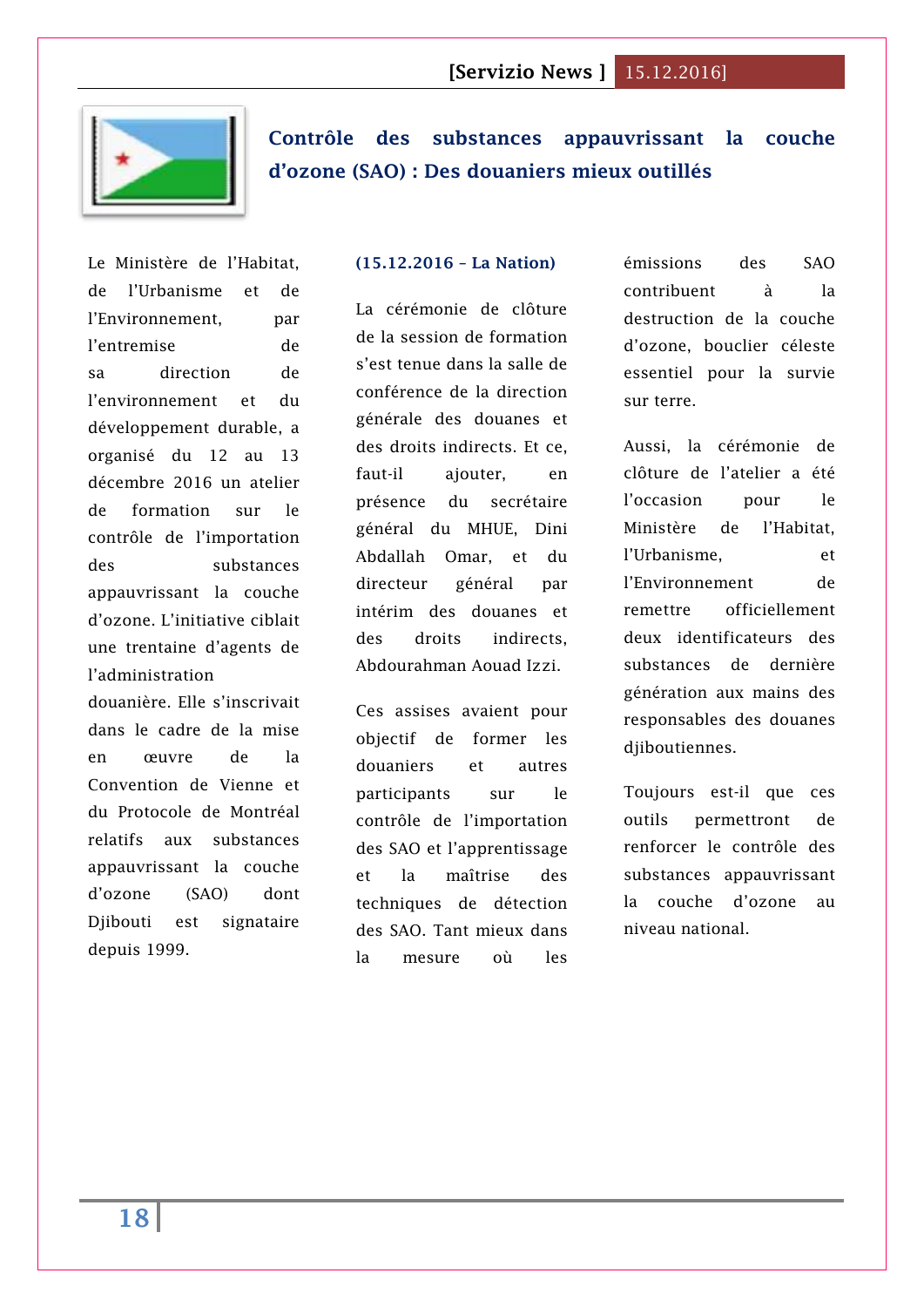## **EVENTS**

#### **Addis Foto Fest Programme**

#### አፍሪካን እና ዓለምን በፎቶግራል ማስተሳሰር **UNITING AFRICA AND DDIS THE WORLD THROUGH** F  $\circ$ T O **PHOTOGRAPHY** E s ATH EDITION ታህሳስ 6-11,2009 ዓ/ም **DECEMBER 15 - 20, 2016** ADDIS ABABA, ETHIOPIA<br>addisfotolest@gmail.com<br>+251-118-681351 THURSDAY - DECEMBER 15<sup>14</sup>, 2016 SATURDAY - DECEMBER 17<sup>14</sup>, 2016 MONDAY - DECEMBER 1978, 2016 PORTFOLIO REVIEW - DAY ONE<br>SELECTED PARTICIPANTS ONLY AFF AWARD CEREMONY PORTFOLIO REVIEW - DAY THREE (INVITED QUESTS ONLY)<br>6:30PM - 9:00PM 9:00AM - 12:00PM **EXHIBITION** MARRIOTT EXECUTIVE APARTMENTS "ATWORK ADDIS" PROJECT EXHIBITION OPENING<br>12:00PM - 3:00PM FESTIVAL INAGURATION 6:00PM - 11:00PM DING ART GALLERY THROUGH DEC 21 SHERATON ADDIS / LALISELA BALLROOM ARON SIMENEH'S STILL IN MOTION PHOTOGRAPHY INVITATION ONLY EXHIBITION AND CULTURAL DANCE SHOW OPENING OPEN TO THE PUBLIC FROM DEC. 16 - 18, 2016 B-DOPAL - 2-OOAM FENDIKA CULTURAL CENTER THROUGH DEC. 25 10:00 AM - 10:00 PM FRIDAY - DECEMBER 16<sup>1H</sup>, 2016 SUNDAY - DECEMBER 18<sup>TH</sup>, 2016 PORTFOLIO REVIEW - DAY TWO AFF. CONFERENCE 10:AM-12:00PM "ATWORK PUBLIC LECTURE MARRIOTT EXECUTIVE APARTMENTS ADDIS ABABA BY SIMON NJAMI AND ELENA KORZHENEVICH 3:30PM - 5:00PM **EXHIBITION** ITALIAN CULTURAL INSTITUTE ADDIS ABABA 1% : PRIVILEGE IN A TIME OF GLOBAL INEQUALITY 1:00PM - 5:00PM LELA ART GALLERY THROUGH DEC. 22



**19**